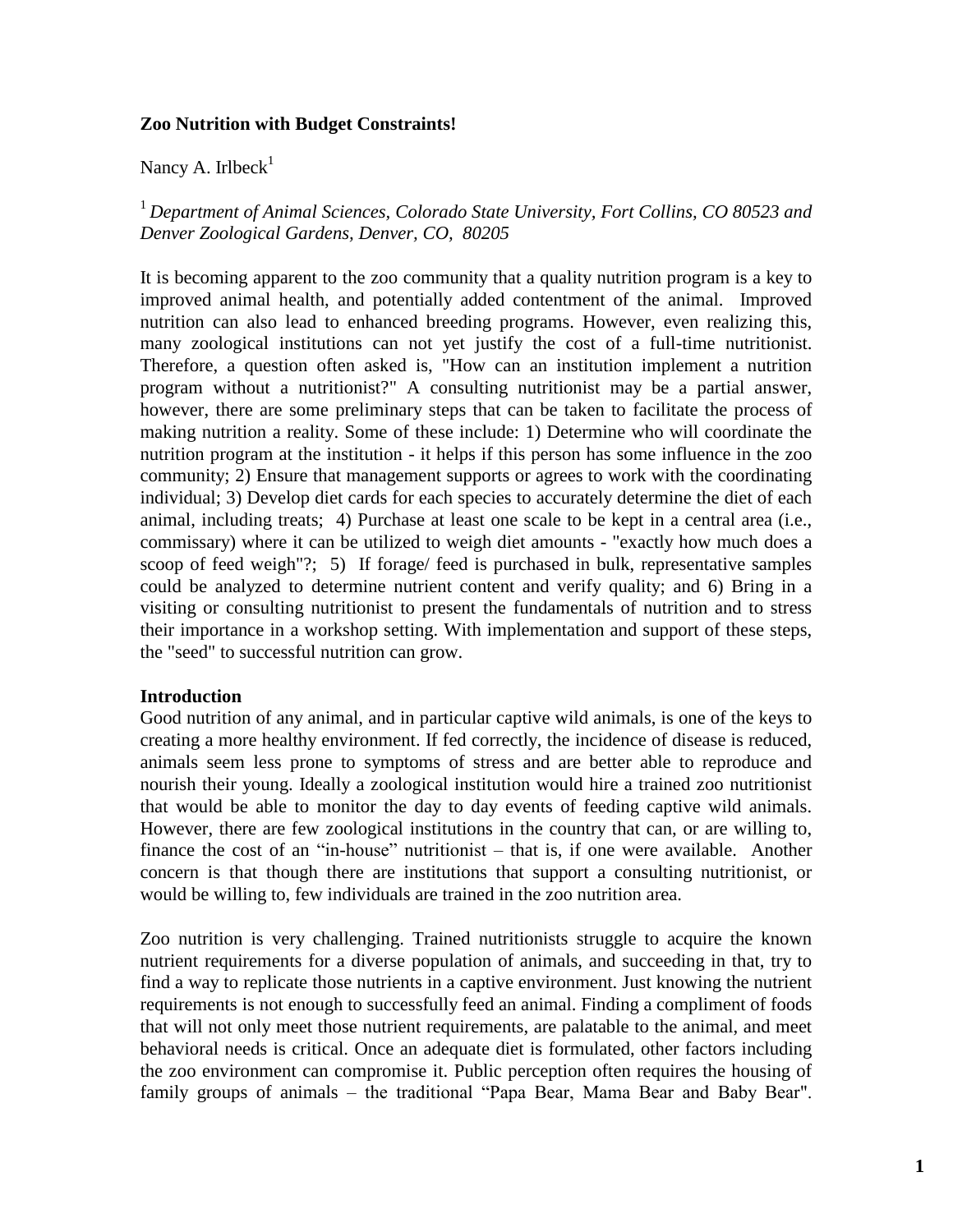Concerns with such housing, which may or may not be similar to that occurring in a natural habitat, creates additional challenges. Papa Bear has different nutrient requirements than Mama Bear. Depending on the reproductive status of Mama Bear, she may be in early or late gestation, early or late lactation, or in between stages. All physiological stages have different nutrient requirements. Baby Bear may be very young or in advanced stages of growth. Now add a Grandma Bear, an Auntie Bear and Cousin Bear, all at different physiological stages, but all housed together and consuming their nutrients from the same offering of food. Science has shown that animals cannot be relied upon to balance their own diets to meet their nutrient needs, so how do we feed them? As indicated earlier, zoo nutrition can be very challenging, and the zoo nutritionist needs to be a creative problem solver as well.

Even though zoo nutrition is challenging, there are many points of consideration that can be accomplished that will ultimately aid in the goal of feeding a nutritious diet. In the following pages, a simplistic scenario will be suggested that can be used to implement a nutrition program at a zoological institution without great financial cost.

# **1) Support for Nutrition Program**

First and foremost, in order for a nutrition program to be successfully implemented, it is critical that the administration recognizes the importance of supporting such a program. Once the administration "believes", then the support of managing staff, curators and area supervisors is also essential. This type of program is "all or none". Without everyone's cooperation, implementation of a successful nutrition program is next to impossible.

# **2) Coordinator for Nutrition Program**

Once a nutrition program has the support of zoo personnel, it is critical for "one" person to take responsibility for it. If "the" nutrition program becomes "public" property, I guarantee you that it will be used and abused by anyone with an issue – either positive or negative. The best scenario for success is an individual currently within the zoo community to take charge of the program. It would be advisable for that individual to have at least some training in the nutrition area, either human, domestic livestock or, ideally, zoo animal nutrition. This individual should also have status within the zoo environment and authority to make and enforce decisions. Without that authority to enforce decisions, often zoo personnel will not take them seriously. For example, what happens if the coordinating individual suggests a controversial diet change, and a keeper refuses to make the change? If the administration does not agree with the coordinator, all effectiveness of the program is lost.

# **3) Diet Cards**

One of the most important points about maintaining an animal in any environment is its diet. Even without a nutritionist it is possible to record animal intake and maintain a record of it. For example, in a herd of ten antelope, it is difficult to actually know how much of each food an animal is consuming. However, if the amount eaten by the group is recorded and is divided by the number of individuals, you have an "estimate" of what each animal is consuming.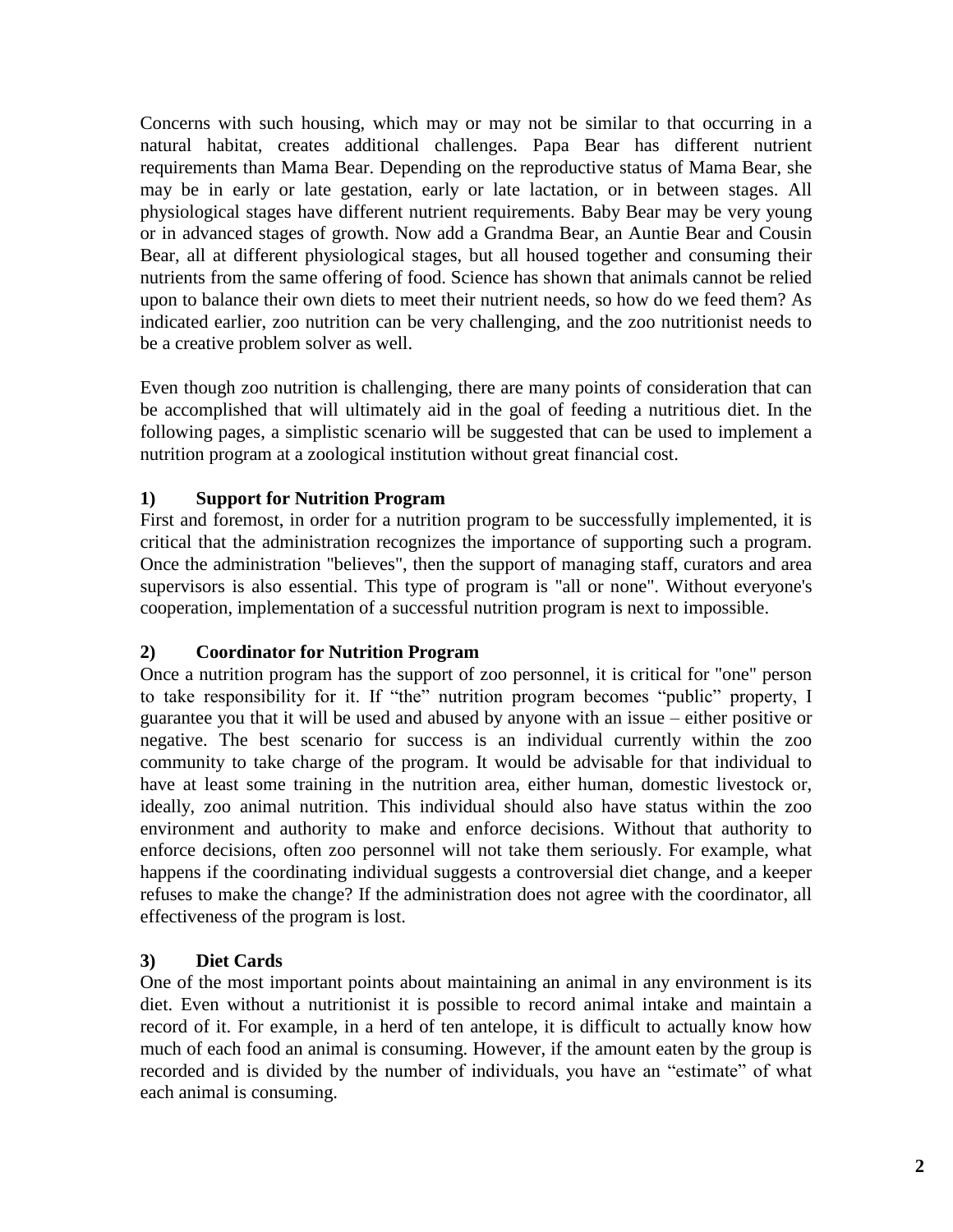After determining exactly what an animal is being fed, some kind of recording system needs to be developed so that all diets are on record at the zoo. This includes all dietary components including treats, enrichment articles or food items used to transfer an animal. The time of day that food items are offered to the animals is also important. An example diet card is shown in Table 1. A diet card is extremely useful for various reasons. First, a diet card is helpful when an animal is transferred to another institution. The diet card can be sent along with the animal allowing the new keepers to gradually acclimate the animal to its new environment with same or similar foods. Second, if an animal becomes ill and is taken to the zoo hospital, having the diet "at hand" can be very helpful. Third, diet cards are also an excellent means of preventing the dreaded "diet drift"! Diet drift can be defined as "a gradual change of an animal's diet over time due to human interference". For example, a bobcat is offered a mouse as an occasional treat. The mouse is very palatable to the bobcat so it will be easy for the keeper to feed the mouse to the bobcat more regularly than they should. The problem compounds if a new keeper is trained by the original keeper, and begins to feed the bobcat the very same way, by adding the mouse daily. This often happens in primates with grapes. Grapes are actually "little bags of sugar". Most primates have a sweet tooth and love "little bags of sugar" and let the keeper "know" that they really like them – thus, more and more grapes "creep" into the diet creating the phenomena – "DIET DRIFT"!

#### **4) Standardize Dietary Amounts**

Now, as the dietary ingredients and their amounts are recorded on the diet card system, another common phenomena become obvious. A keeper will indicate on a diet card that ten antelope are being fed three "scoops" of textured grain. Three scoops? Three scoops of textured grain means nothing if the size of the scoop and weight of the grain is unknown. It may seem unlikely, but a scoop or cup does not always measure the same! Do you know how many "different" scoops or cups there are? Due to human nature, trying to standardize all the scoops and cups between animal departments, does not work. A great amount of time and expense can be expended to do so, only to be seen that after a few weeks of time, all keepers are using their "favorite" scoop or cup again (often made out of a bleach bottle!). Thus, weighing out the amount of each feed required and then marking the favorite measuring utensil for the correct amount works well – and everyone is content. Keeping a scale at a central location (commissary) works well for keepers to check on their amounts of diet they are feeding. It is also helpful to post the following conversions:

> One pound (lb)  $= 454$  grams (g)  $1000 \text{ g} = 1 \text{ kilogram (kg)}$  $1 \text{ kg}$  = 2.2 lb

Notice too, that as the dietary ingredients are collected for each species, there is a major discrepancy in the size of fruits and vegetables. For example, a group of primates are fed two apples, an orange and two yams. Here enters another "quirk" of human nature. Now I am going to generalize, and every time I generalize, I am challenged, but if a keeper is weight conscious themselves, they will select smaller fruits and vegetables. If a keeper is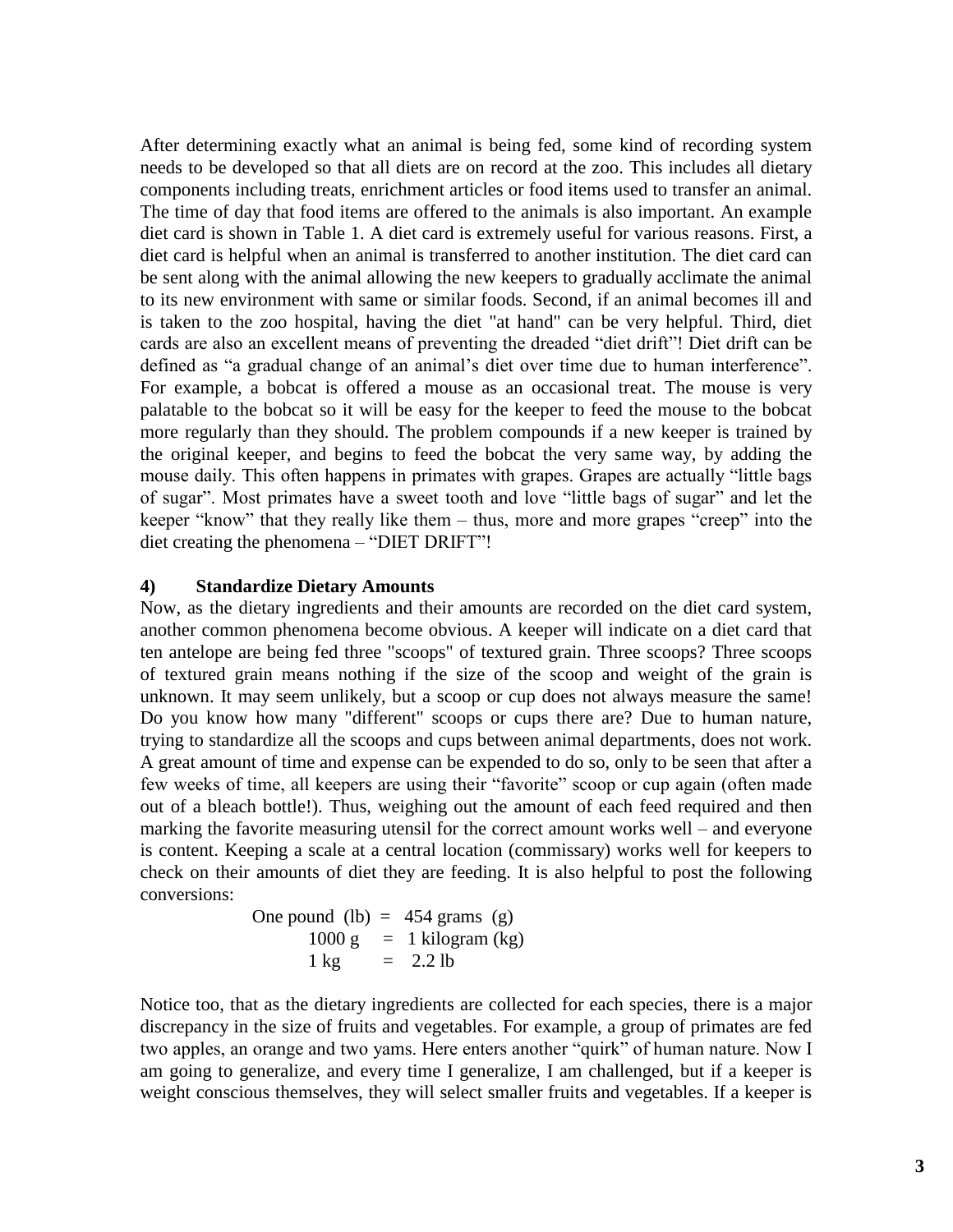not as weight conscious, they will inadvertently select larger fruits and vegetables. Thus, knowing the weight of an amount of fruit to be fed can alleviate inconsistent amounts being fed to the animals. Take note too that an average whole apple may weigh 160 grams, but if it is chopped, one cup of apple weighs 110 grams. Likewise, an average banana weighs 200 grams, but a cup of chopped banana weighs 170 grams. Other examples of "challenging" amounts are a "handful" of greens or a "flake" of hay. The first question to be asked is, whose handful? What about one fish – a small or large fish? Table 2 indicates weights of common fruits, vegetables and other dietary staples.

### **5) Nutrient Analyses**

One of the ways to monitor feed quality of feeds being delivered to the zoo is through nutrient analyses. For example, if hay quality is being questioned, feed analyses can quickly determine the validity of any claim. When buying complete diets such as primate biscuits from reputable companies, nutrient analyses of those items are not as important as with bulk items. Bulk items may include legume or grass forages and grain that is being fed to hoofstock. Ingredients should not be bought in bulk if proper storage facilities are not available or if they will not be used in a designated amount of time. There are two major reasons why it is advantageous to purchase forages and grain in bulk. First, by buying larger amounts it is more economical. Second, when larger amounts are purchased, they can be sampled and analyzed for nutrient content. This is particularly effective, as then a diet is formulated with ingredients of a known and consistent nutrient content of a feed that will be used for a longer period of time. Nutrient analyses are not as effective when completed on smaller amounts of an item, as usually by the time the feed analyses comes back, the feed has been converted to manure and washed down the drain!

When sampling forages, a bale corer is the tool of choice. These can be purchased or are available from a local Cooperative Extension office or feed mill. It is important that a **"representative sample of all the feed"** is taken, as that one sample will indicate the nutrient content for all feed from that delivery. For example with forages, a minimum of 10-15 cores of hay should be taken from different bales of the lot. The bales themselves should be sampled so that all regions of the bale, outer and inner portions, are represented. If grain is bought in bulk, "grab samples" of the feed can be taken from different regions of the storage bins. All collected samples from a feed source need to be incorporated, mixed and subsampled. Only after all of this has been completed should a "representative sample be sent in. Approximately 150-200 grams of the sampled feed is needed as a minimum amount for the representative sample. Keep in mind as you are sampling the feeds, that for many of the analyses that are completed, 0.5-1.0 gram of the sample will determine the nutrient content for a whole load of feed - thus good sampling is essential.

Proper feed storage is important in order to maintain feed and forage quality. Hay needs to be stored in a building or, at minimum, under a tarp to prevent bleaching and leaching of the nutrients from the hay. Bagged feed should be stored in a building out of reach of rodents and in a cool environment. High temperatures quickly result in loss of any added vitamins to the feed. Maximum storage time for bagged feeds should be three months or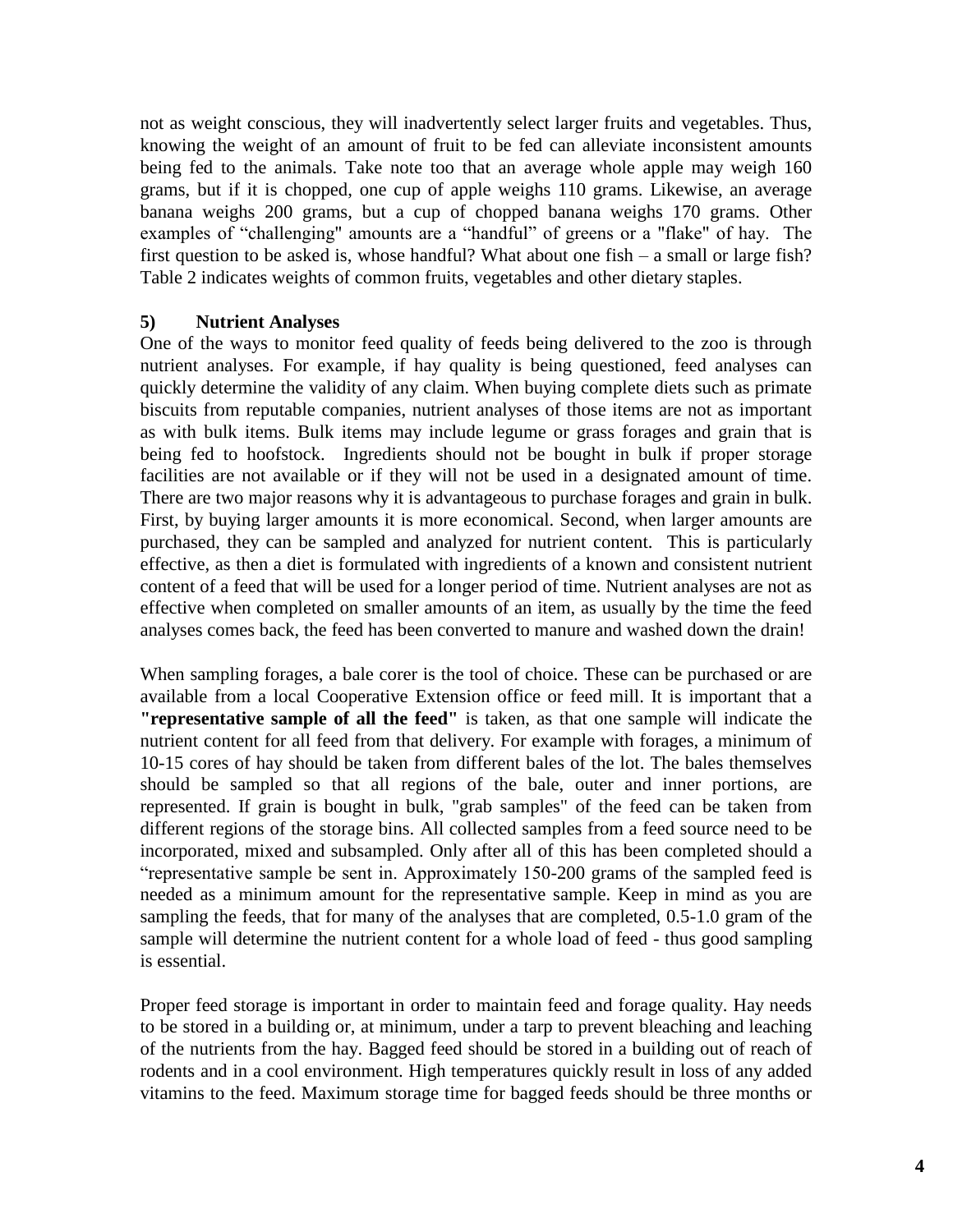less for maximum nutrient availability. Good quality hay can be stored for a minimum of a year without substantial nutrient loss.

If whole animals such as crickets, meal worms, live mice, rats or chicks are bought in large numbers, they need to be fed a well-balanced diet. If food animals are not fed appropriately, then they will not provide the needed nutrients to the animals consuming them.

As a final note, once a reputable lab is found for nutrient analyses, it is wise to continue using that lab for all future analyses. Since there are slight differences in laboratory technique between labs, the results of feed analyses from different labs will vary slightly. Thus for the best relative and consistent results, the same lab should be used for all samples.

# **6) Nutrition Workshop**

Whenever possible, bring in a visiting or collaborative nutritionist to provide workshops for zoo personnel. This training will emphasize the importance that the institution is placing on nutrition. With this type of approach, zoo personnel will not only recognize the importance of a sound nutritional program and want to participate, but will often begin searching for new ways to improve the nutrition of the animals under their care. It should be cautioned that this enthusiasm, though desired, needs to be monitored by the nutrition coordinator. Often is the case that overzealous personnel actually implement changes that are of harm to the animals.

#### **Summary**

Now, if the preceding steps are followed, when a nutritionist is brought in to the zoological institution, it is much more efficient to be able to hand them a recorded set of diets. This saves the institution from paying a nutritionist to spend time collecting diets and weighing out scoops of feed.

As you have read these pages, there is one theme that continues to be emphasized time and time again, and that theme is that everyone has to "buy" into the nutrition program or it will not be a success. If the keepers do not believe in it, dietary changes or consistency in the diets will never become a reality. The best balanced diet is of no value if it is never fed to the animal. If administrators do not "buy" into the program, any changes will not be enforced and apathy will set in. For a nutrition program to be a success, it has to be a community effort with everyone doing their part. Therefore, a zoological institution can begin the initial stages of a nutrition program without nutritionist and on a limited budget.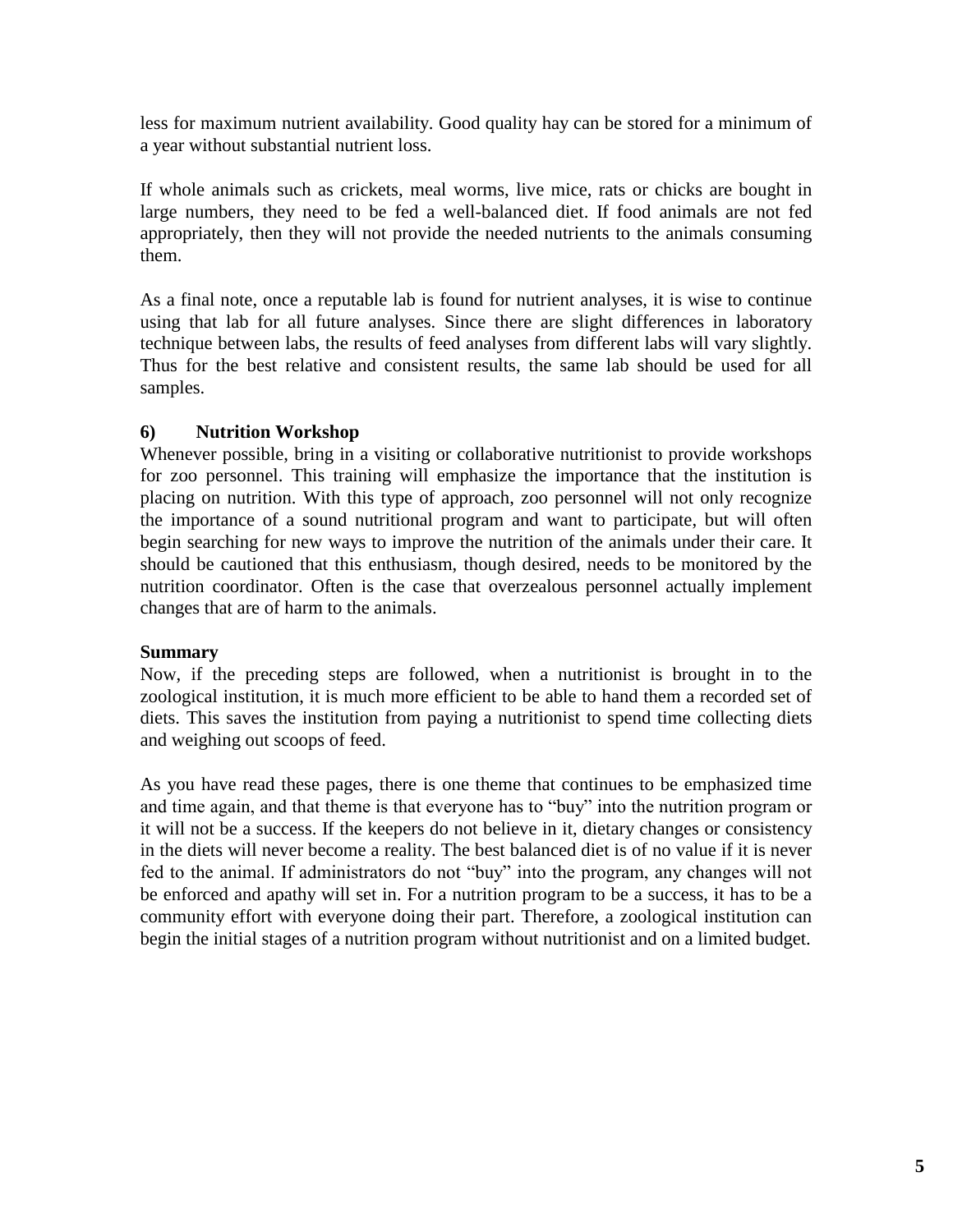Table 1. Sample of a Daily Diet Card.

|                                                    | Date: |
|----------------------------------------------------|-------|
| <b>Dietary Ingredients:</b>                        |       |
| <b>Daily Diet Quantity - Group Amount:</b>         |       |
| Daily Diet Quantity - Amount for Adult Individual: |       |
| <b>Treats/Additives:</b>                           |       |
| AM                                                 |       |
| <b>PM</b>                                          |       |
| <b>Comments:</b>                                   |       |

Table 2. Partial diet conversion chart - weights and volumes of common foodstuffs.

| <b>Whole food items:</b>      |       |               |
|-------------------------------|-------|---------------|
|                               | Grams | <b>Pounds</b> |
| Grams                         |       |               |
| 1 mouse                       | 27.2  | .06           |
| 1 rat                         | 322   | .71           |
| herring, ea                   | 141   | .312          |
| 1 egg                         | 63.5  | .140          |
| shelled                       | 56.3  |               |
| yolk                          | 19.5  |               |
| <b>Fruits and Vegetables:</b> |       |               |
| 1 apple                       | 160   | .33           |
| 1 cup, chopped                | 110   |               |
| 1 orange                      | 175   | .385          |
| 1 cup, chopped                | 130   |               |
| 1 yam                         | 220   | .48           |
| 1 cup, chopped                | 95    |               |
| head of endive                | 581   | 1.28          |
| 1 leaf                        | 13.6  |               |
| <b>Complete Diets:</b>        |       |               |
| 1 cup omnivore                | 89    | .196          |